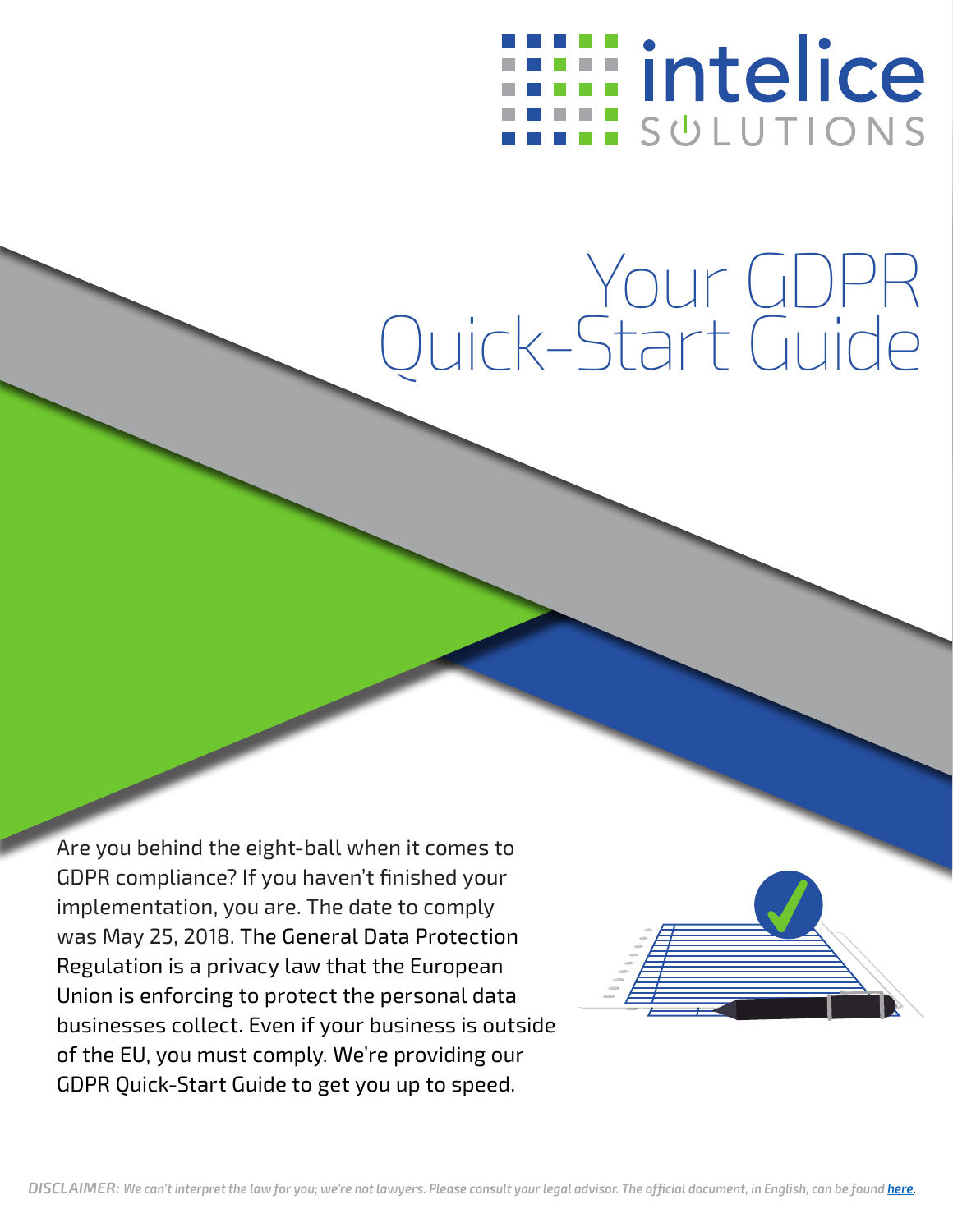

## **What is the GDPR?**

The GDPR affects all internet business worldwide. It's a very complex law, so we can't explain everything here. We've provided some resources below that you should check out. Keep in mind that there are many gray areas where this law is concerned. So, you should do some research to determine how the law affects your organization's unique situation.

The GDPR is an internet privacy law. All businesses, small or large, and even entrepreneurs who do business on the Internet with consumers located in the European Union need to be aware of how the law affects them.

It doesn't matter if your company is inside the EU, or anywhere else in the world– If you do business with anyone in the following countries, you must comply with this new law by May 25th:

- 1. Austria
- 2. Belgium
- 3. Bulgaria
- 4. Croatia
- 5. Cyprus
- 6. Czech Republic
- 7. Denmark
- 8. Estonia 9. Finland
- 10. France
- 11. Germany
- 12. Greece
- 13. Hungary
- 14. Ireland
- 15. Italy 16. Latvia 17. Lithuania 18. Luxembourg 19. Malta 20. Netherlands 21. Poland
- 22. Portugal 23. Romania
- 24. Slovakia
- 25. Slovenia
- 26. Spain
- 27. Sweden
- 28. United Kingdom

#### **The GDPR is a consumer data protection law. It ensures that individuals can:**

- Access their personal data.
- Export their personal data.
- Correct errors to their personal data.
- Object to the processing of their personal data.
- Erase their personal data.

The GDPR applies to the acquisition, processing, and storage of personal data – from initial gathering to final deletion of this data and every point in between. It applies specifically to personal data and anything that pertains to identifiable data such as:

| Names                     | Sex                   | <b>Family Data</b>      | <b>Employment History</b> |
|---------------------------|-----------------------|-------------------------|---------------------------|
| <b>Email Addresses</b>    | Race                  | Health Data             | Income                    |
| <b>Physical Addresses</b> | <b>ID Numbers</b>     | Physical                | IP Addresses              |
| <b>Phone Numbers</b>      | Nationality           | Characteristics         | Cookies                   |
| Birthdate                 | Citizenship           | <b>Profile Pictures</b> |                           |
| Age                       | <b>Marital Status</b> | Occupation              | (and more)                |

This could be information you collect automatically from Google, an opt-in, or other collection method online – anything that would identify an individual.

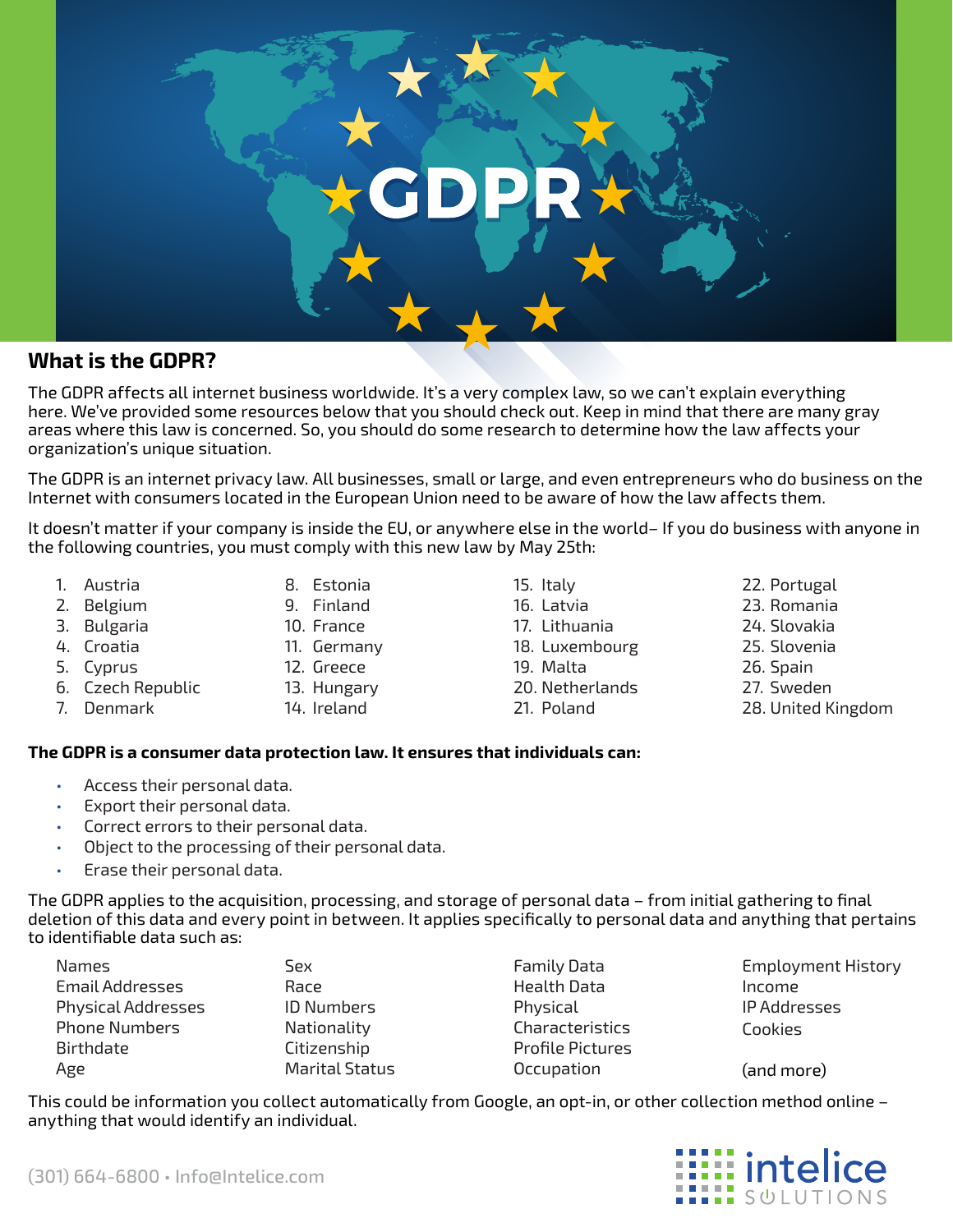## **How Will The GDPR Affect My Business?**

## *If your business has a website or an email list, you may be affected.*

The GDPR affects any business relationship or transaction whether commercial or free where one or more of the entities are in the European Union. It's not based on citizenship, rather location. Any business within the EU must comply with the GDPR across its entire audience. If your business is in any of the 28 European Union Member States, you must comply with the law if you conduct a transaction with anyone located anywhere. If your business is located in the U.S. and you collect data about any business or person in the EU, you must comply with the GDPR.

## **How Should We Prepare For The GDPR?**

*There are three requirements you must meet.*



#### **Some Examples**

#### *Before the GDPR:*

Let's say you offer a whitepaper or free video to people online. Before the GDPR, your prospect provided their information, you gave them the freebie, and the consent was assumed because they accepted your gift. Pretty easy, right?

### *After the GDPR:*

You can no longer assume that their consent is given if they accept your gift. Now you must specifically obtain their consent. It must be given freely, specifically, and be unambiguous. You cannot require users to give their consent to receive the gift.

*Note: This new standard applies to all of your existing lists. As of May 25, 2018, you can no longer send marketing emails to anyone who hasn't given their precise consent for you to keep their personal information. Plus, you cannot go back and ask them for their consent. You'll need a stand-alone system to do this.*

## **Compliance/Preservation**

**Step 1.** Segment your email mailing lists into two parts.

- Non-EU subscribers
- EU-based subscribers and any unknowns

You want to continue to build goodwill with your Non-EU contacts, so reach out to them as you would have before. You will need to reengage with the EU-based and unknowns. Here's what we mean:

**Step 2.** Re-engage EU-based and Unknowns.

- Before emailing them, add additional value and content to your website.
- Then send them a link to your website and request their specific consent to keep their personal information.
- Set up a system to migrate those who give consent over to it.
- You must delete anyone in this group who hasn't consented.

*Remember, storing and deleting their information is considered processing.*

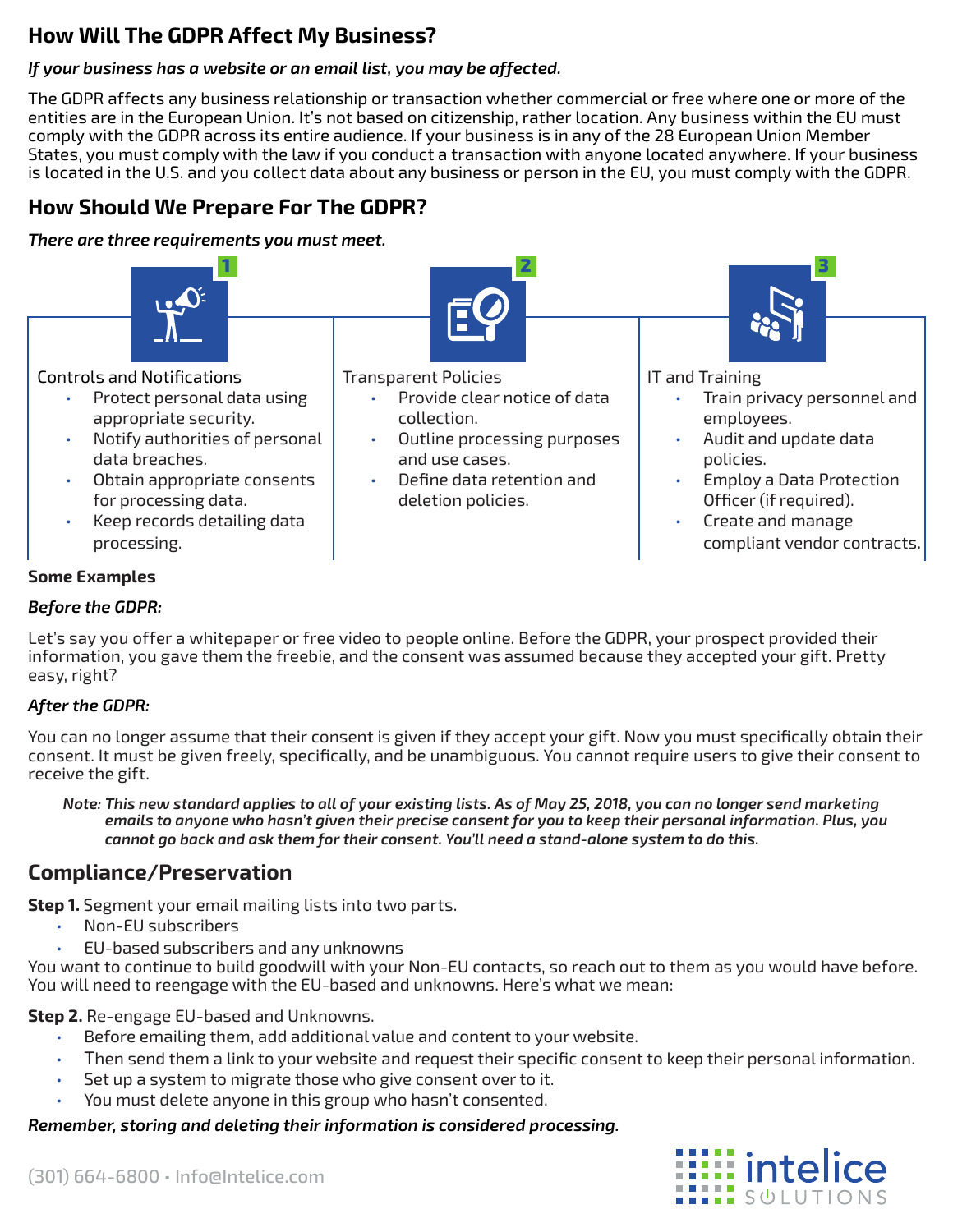#### **Breach Notification Requirements**

The 2018 GDPR replaces the old Data Protection Directive of 1995. The most recent GDPR breach notification requirement was enacted in April 2016. It set a higher compliance standard for data inventory, and a defined risk management process and mandatory notification to data protection authorities.

Breach notification is a huge endeavor and requires involvement from everyone inside an organization. In-house tech support and outsourced Technology Service Providers should have acquired a good understanding of the consequences a data breach causes and the data breach notification requirements for their organization. They must be prepared in advance to respond to security incidents.

## **Get Your Quick-Start Advice Here**

GDPR Compliance is complex, but at a very high level you need to consider the following:

#### *Step 1: Do you have a lawful basis for processing personal data?*

There are six available lawful bases for processing personal data. Which one(s) apply to you?

- Consent Have you gotten specific consent from the individual?
- Contract Do you have contractual obligations to process someone's personal data?
- Legal Obligation Do you have a legal obligation to process someone's personal data?
- Vital Interests Do you need to process someone's personal data to protect their life?
- Public Task Are you a public authority or focused on public interest and need to process someone's personal data?
- Legitimate Interests Do you have a compelling justification for your organization to process someone's personal data?

#### *Step 2: Understanding the Individual's Rights*

Data breaches and data misuse can greatly undermine an individual's right to privacy. GDPR provides individuals with the following rights. Each right has obligations which you must comply with.

- The right to be informed Companies must provide certain information, like a privacy notice, and emphasize transparency over how companies use personal data.
- The right of access Individuals will have the right to ask, and be responded to if an organization is processing their data. This information must be provided largely for free within one month of request.
- The right to rectification If a person's data is incorrect or incomplete, he or she has the right to have it corrected. If you have given third parties that person's data, you must inform the person, and you must inform the third party of the correction.
- The right to erasure (be forgotten) A person may request the removal of his or her personal data under specific circumstances.
- The right to restrict processing Under certain circumstances, an individual can block the processing of their personal data.
- **The right to data portability A person can get their data for their own** use any way they like.
- The right to object A person can object to the use of their personal data for many purposes.



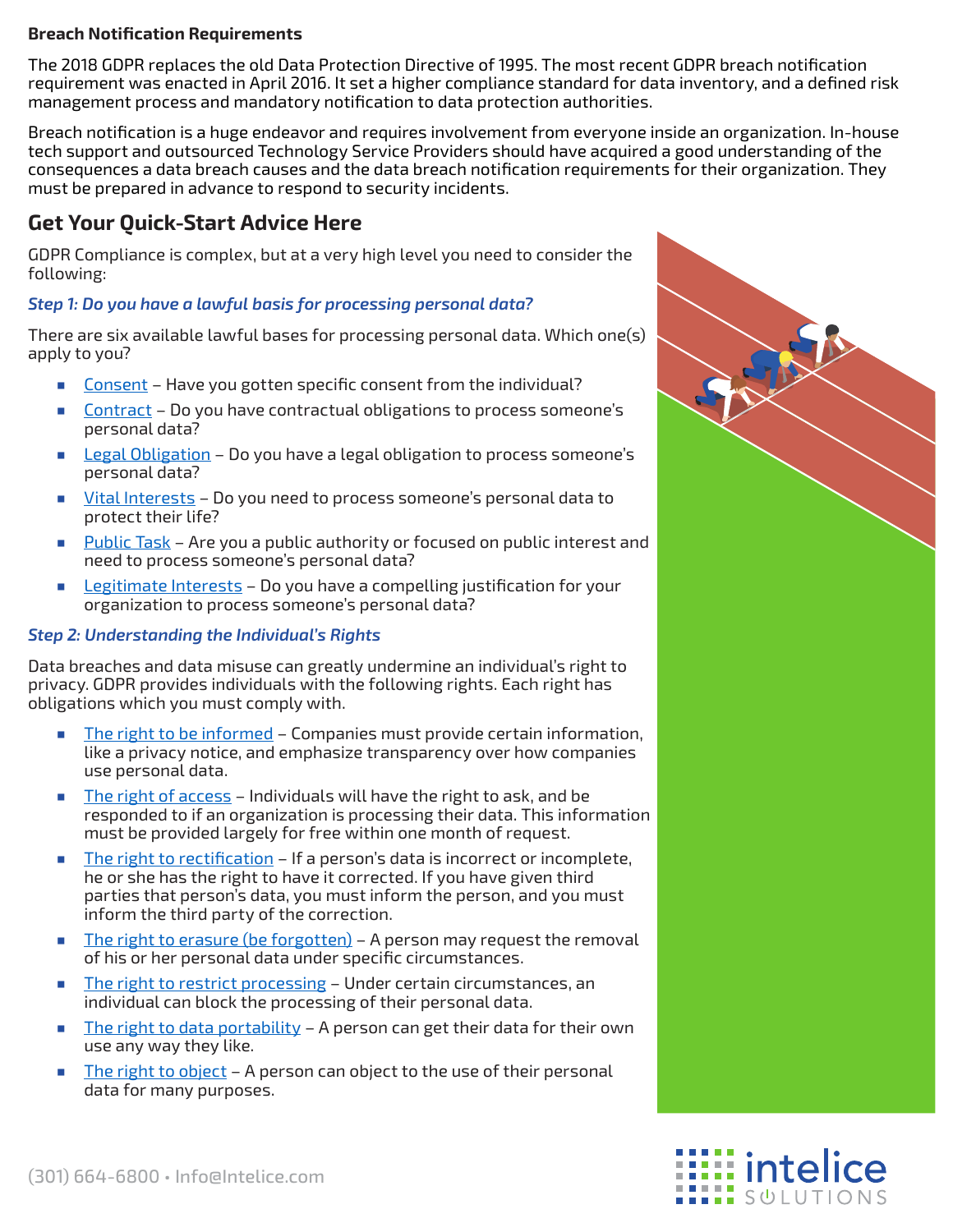#### *Step 3: Knowing what you must do to comply and the risks for not complying*

Accountability, Governance, and Security are at the heart of GDPR. You are required to take the necessary steps to ensure the data entrusted to you is being managed appropriately. There are strict guidelines in how you must do so. In the event of a data breach, you must take the necessary steps to notify the authorities and individuals.

- Contracts You need to have appropriate language in your contracts to ensure any processors are in compliance also.
- Documentation You must document your processing activities.
- Data Protection by Design You must design your processes and systems with individual data safeguards in mind.
- Data Protection Impact Assessments (DPIA) You must perform a DPIA for any system which could result in a high risk to an individual's data.
- Data Protection Officers (DPO) You must assign a DPO if you are a public authority or if your core activities include regular tracking of individuals, processing one of the special categories of data, or processing data related to criminal activities.
- Security You must process data securely considering risk analysis, policies, physical, and technical measures. Your measures must ensure the confidentiality, integrity, and availability of the systems and services used to process personal data including recovering data if necessary.
- Personal data breaches You must report certain data breaches to the relevant supervising authority usually within 72 hours. You must also notify individuals of any high-risk breach with undue delay.
- Failure to comply If you fail to comply, you could be fined up to the greater of 4% of your worldwide annual revenues or 20 million Euros. You may also be banned from further processing.

In summary, all companies are required to comply with this regulation if they process any personal information regarding an individual from the EU. Even if you have a "Contact Us" form on your webpage, someone from the EU could submit their information to you, making it necessary for you to comply. You may believe that your risk is low or that the US will not allow any fines to be imposed on a US company. Regardless, we feel it's only good business practice to start heading in the direction of full compliance. Other governments are considering very similar regulations, so you may have to comply eventually with something similar.